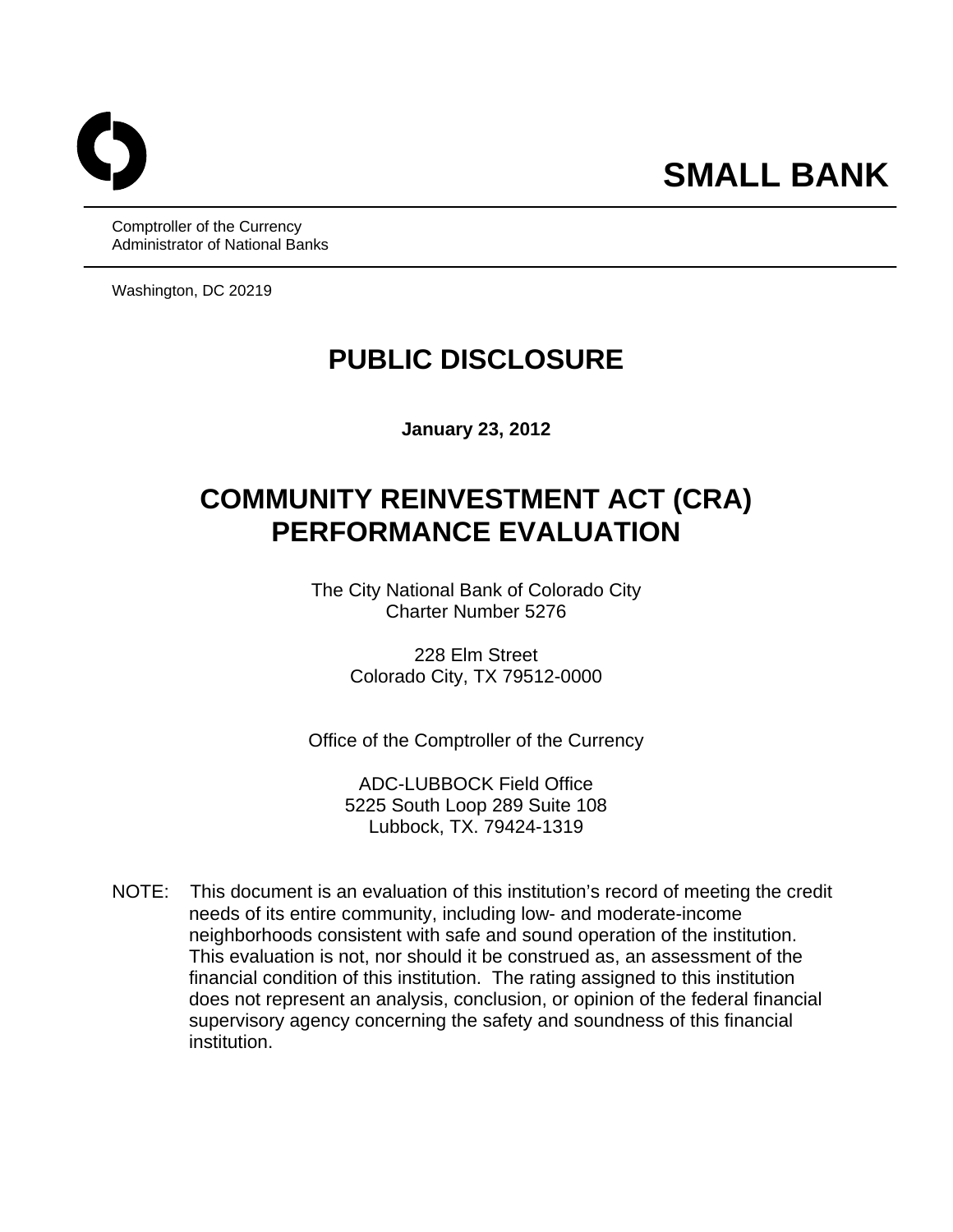## **INSTITUTION'S CRA RATING: This institution is rated Satisfactory.**

The City National Bank of Colorado City (CNB) has a satisfactory record of meeting community credit needs. The major factors that support this rating include:

- The bank's loan-to-deposit ratio is reasonable when compared to banks of similar size and characteristics in or near the assessment area (AA). The loan-to-deposit ratio averaged 37.52 percent during the evaluation period.
- A substantial majority of CNB's loans were originated within the bank's AA. Based on a sample of 57 loans, 87.72 percent of the number of loans and 92.67 percent of the dollar volume of loans were to borrowers within the AA.
- CNB has an excellent penetration of consumer and residential loans to individuals of different income (including low- and moderate-income) levels.

# **SCOPE OF EXAMINATION**

This Performance Evaluation assesses CNB's record of meeting the credit needs of the community in which it operates. We evaluated CNB under the small bank performance criterion, which includes five performance criteria: the loan-to-deposit ratio, lending within the AA, lending to borrowers of different incomes, geographic distribution of loans, and responses to CRA-related complaints. The loan sample consisted of 28 residential real estate loans and 29 consumer loans originated between December 31, 2007 and September 30, 2011.

# **DESCRIPTION OF INSTITUTION**

The City National Bank (CNB) of Colorado City is a community bank located in Colorado City, Texas, approximately 60 miles west of Abilene. CNB is an intra-state bank with one banking office and a drive-up facility. The bank also maintains two automated teller machines (ATMs) in Colorado City. The bank is wholly owned by TM&S Bancshares, which is owned by City National Bancshares Inc. (CNBI). CNBI reported total assets of \$107 million as of September 30, 2011.

The bank offers a full range of commercial and consumer banking products and related financial products. The bank provides access to banking services through its website at www.cnbccity.com. Services include account balance inquiries, funds transfer activities, and bill pay services.

As of September 30, 2011, net loans and leases comprised 31.4 percent of total assets. The bank's primary loan products include residential real estate (1-4 Family), consumer, political subdivisions, and agricultural loans. The following table depicts CNB's loan portfolio composition.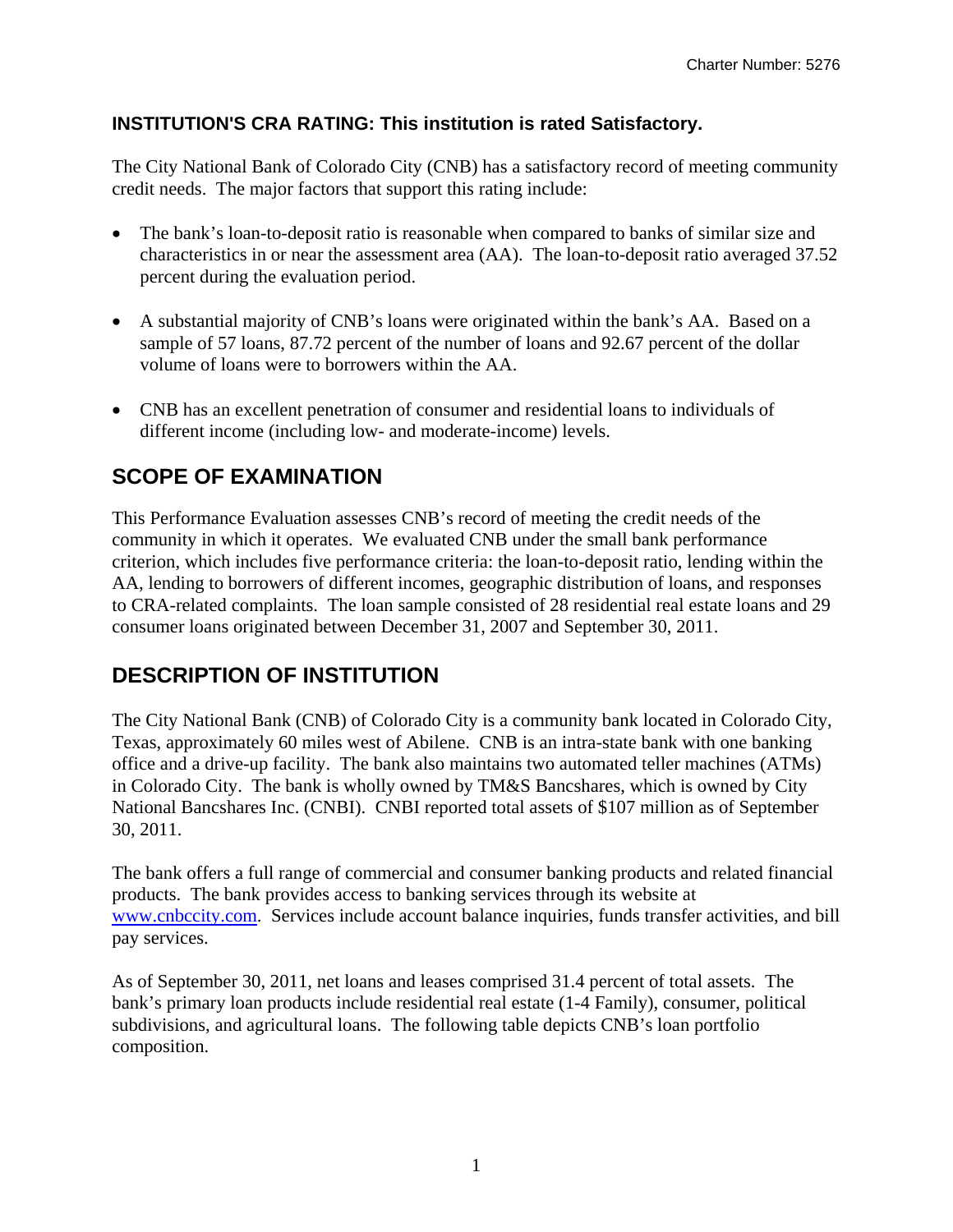| Loan Portfolio Composition as of September 30, 2011 |          |               |  |  |  |  |  |  |
|-----------------------------------------------------|----------|---------------|--|--|--|--|--|--|
| <b>Loan Category</b>                                | \$ (000) | $\frac{0}{0}$ |  |  |  |  |  |  |
| <b>Residential Real Estate</b>                      | 7,411    | 21.75         |  |  |  |  |  |  |
| Consumer                                            | 6,949    | 20.40         |  |  |  |  |  |  |
| <b>States and Political Subdivisions</b>            | 7,145    | 20.97         |  |  |  |  |  |  |
| Agriculture                                         | 4,483    | 13.16         |  |  |  |  |  |  |
| Commercial                                          | 4,216    | 12.37         |  |  |  |  |  |  |
| <b>Agriculture Real Estate</b>                      | 2,043    | 6.00          |  |  |  |  |  |  |
| <b>Commercial Real Estate</b>                       | 1,803    | 5.29          |  |  |  |  |  |  |
| Other                                               | 21       | 0.06          |  |  |  |  |  |  |
| <b>TOTAL</b>                                        | 34,071   | 100.00%       |  |  |  |  |  |  |

*Source: September 30, 2011 Report of Condition* 

Management and the Board's primary focus is to serve the real estate, consumer, agricultural, and commercial customers in Mitchell and Nolan Counties. The bank meets customer needs by providing traditional loan and deposit products. Bank lobby and drive-through services are provided Monday through Friday with drive-through services also provided on Saturday. Based on CNB's financial condition, local economy, product offerings, and competition, the bank has the ability to meet the various credit needs in its community. CNB was rated "Satisfactory" at the previous CRA examination on January 29, 2007. CNB has no legal or financial circumstances that could impede its ability to help meet the credit needs in its AA. The bank is financially capable of meeting almost any request for credit, subject to certain legal restrictions applicable to all national banks.

## **DESCRIPTION OF ASSESSMENT AREA**

CNB has designated Mitchell and Nolan Counties as its AA. Both counties are located along the Interstate 20 corridor of the high plains of West Texas. Colorado City is the largest city and the county seat of Mitchell County. Nolan County is the adjacent county located directly east of Mitchell. Sweetwater is the largest city and the county seat of Nolan County. Other principal cities located within the AA include Loraine, Westbrook, and Roscoe. Specific demographic data and economic data for Mitchell and Nolan Counties are listed below.

| Demographic and Economic Characteristics of AA |          |  |  |  |
|------------------------------------------------|----------|--|--|--|
| Population                                     |          |  |  |  |
| Number of Families                             | 6,331    |  |  |  |
| Number of Households                           | 9,001    |  |  |  |
| Geographies                                    |          |  |  |  |
| Number of Census Tracts/BNA                    | 8        |  |  |  |
| % LowIncome Census Tracts/BNA                  | 0.00     |  |  |  |
| % Moderate Income Census Tracts/BNA            | 37.50%   |  |  |  |
| % Middle-Income Census Tracts/BNA              | 37.50%   |  |  |  |
| % Upper-Income Census Tracts/BNA               | 25.00%   |  |  |  |
| Median Family Income (MFI)                     |          |  |  |  |
| 2000 MFI for AA                                | 36,380   |  |  |  |
| 2011 HUD-Adjusted MFI                          | 48,600   |  |  |  |
| <b>Economic Indicators</b>                     |          |  |  |  |
| <b>Unemployment Rate</b>                       | 2.76%    |  |  |  |
| 2011 Median Housing Value                      | \$34,624 |  |  |  |
| % of Households Below Poverty Level            | 21.65%   |  |  |  |

*Source: 2000 Census data and HUD updated income data*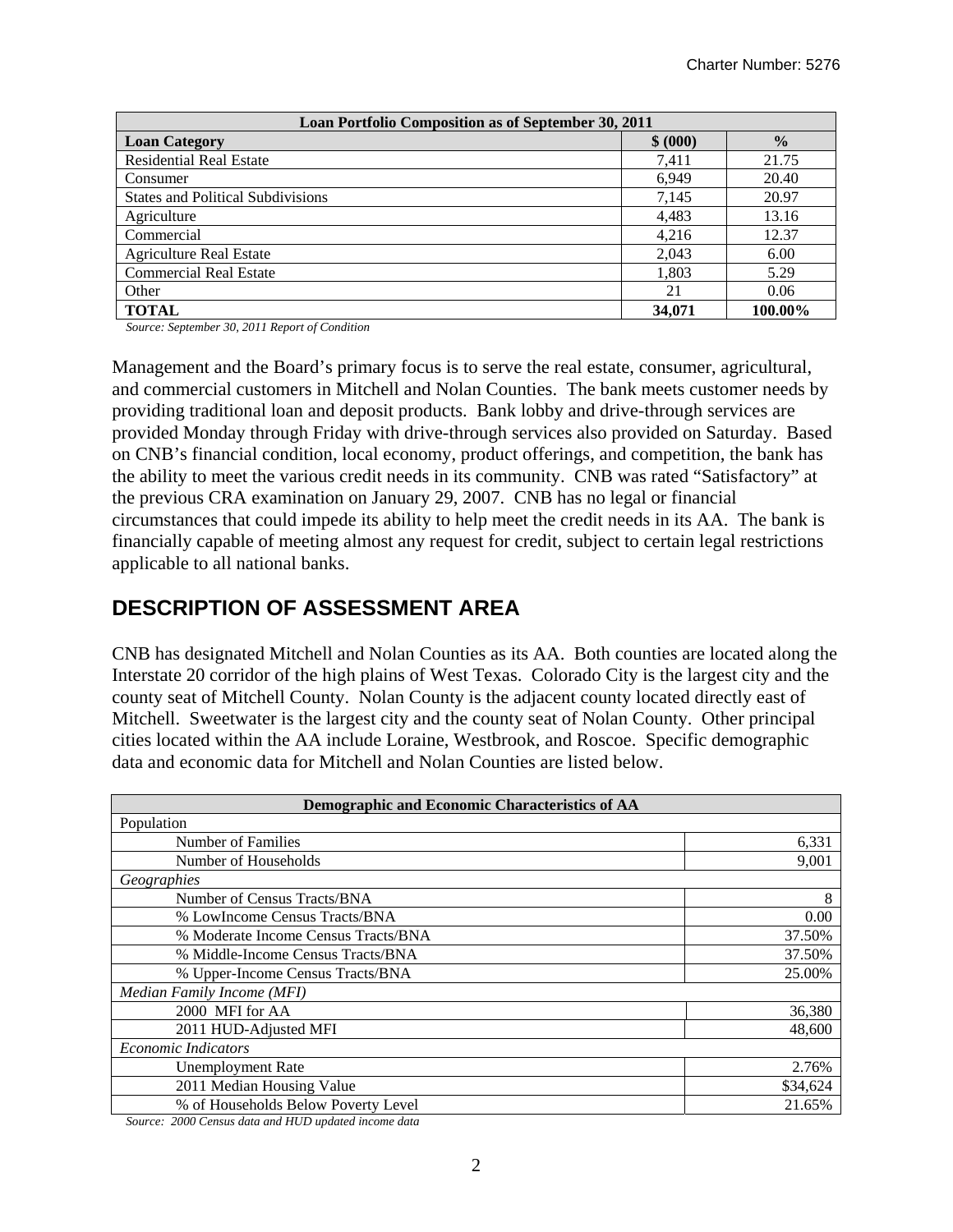The AA consists of two whole geographies and does not arbitrarily exclude low- and moderateincome geographies. The AA is comprised of eight census tracts with three census tracts in Mitchell County and five census tracts in Nolan County. Three census tracts are designated as moderate- income, three as middle-income, and two as upper-income. The 2000 Census data reflects that 21.65 percent of the households in the AA are below the poverty level. Federal agencies have designated both middle-income census tracts in Mitchell County as distressed areas due to the poverty level.

Based on 2000 Census data, the AA has a total population of 25,500. There are 11,280 housing units in the AA, of which 55.97 percent are owner-occupied; 23.88 percent are renter-occupied; and 20.15 percent are vacant. Approximately 33.91 percent of families in the AA are considered moderate-income. Middle-income families approximate 38.94 percent, and upper-income families make up the remaining 27.15 percent.

There are several financial institutions in the AA. In addition to CNB, there are three other national banks, a state bank, and a number of credit unions. An office of the Farm Service Agency is also located in Colorado City. According to the June 30, 2011 FDIC Deposit Market Share Report for Mitchell and Nolan County, CNB's deposit market share is 21.10 percent.

The economy is somewhat diversified due to the number of agricultural and small business operations in the AA. The largest non-agricultural employers within the AA include the local school district, the prison system, oil-and-gas related industries, and wind energy production.

An individual in the community was interviewed for the purpose of determining a community profile, identifying opportunities for participation by local financial institutions, and determining the performance of local financial institutions. The contact stated that local banks are responsive in meeting the needs of the local community.

## **CONCLUSIONS WITH RESPECT TO PERFORMANCE CRITERIA**

To evaluate CNB's lending performance, we reviewed a random sample of 57 loans. We sampled major loan products offered by the bank including 29 consumer loans and 28 residential real estate loans. Based on the analysis and consistent with available resources and capabilities, CNB is meeting the credit needs of the AA in a satisfactory manner.

## **Loan-to-Deposit (LTD) Ratio**

CNB's LTD ratio is reasonable given the bank's size, financial condition, local competition, and AA credit needs. This determination is based on the quarterly average LTD ratio from December 31, 2007 through September 30, 2011 of 37.52 percent. During the evaluation period, CNB's LTD ratio ranged from a low of 33.51 percent to a high of 42.45 percent. The average LTD ratio of similarly situated banks within the AA for the same period was 35.07 percent. The average LTD ratio is reasonable given the credit needs of the community and local competition.

The quarterly average LTD ratio for each similarly situated bank in or contiguous to the AA is listed below. Please note that no ranking is intended or implied.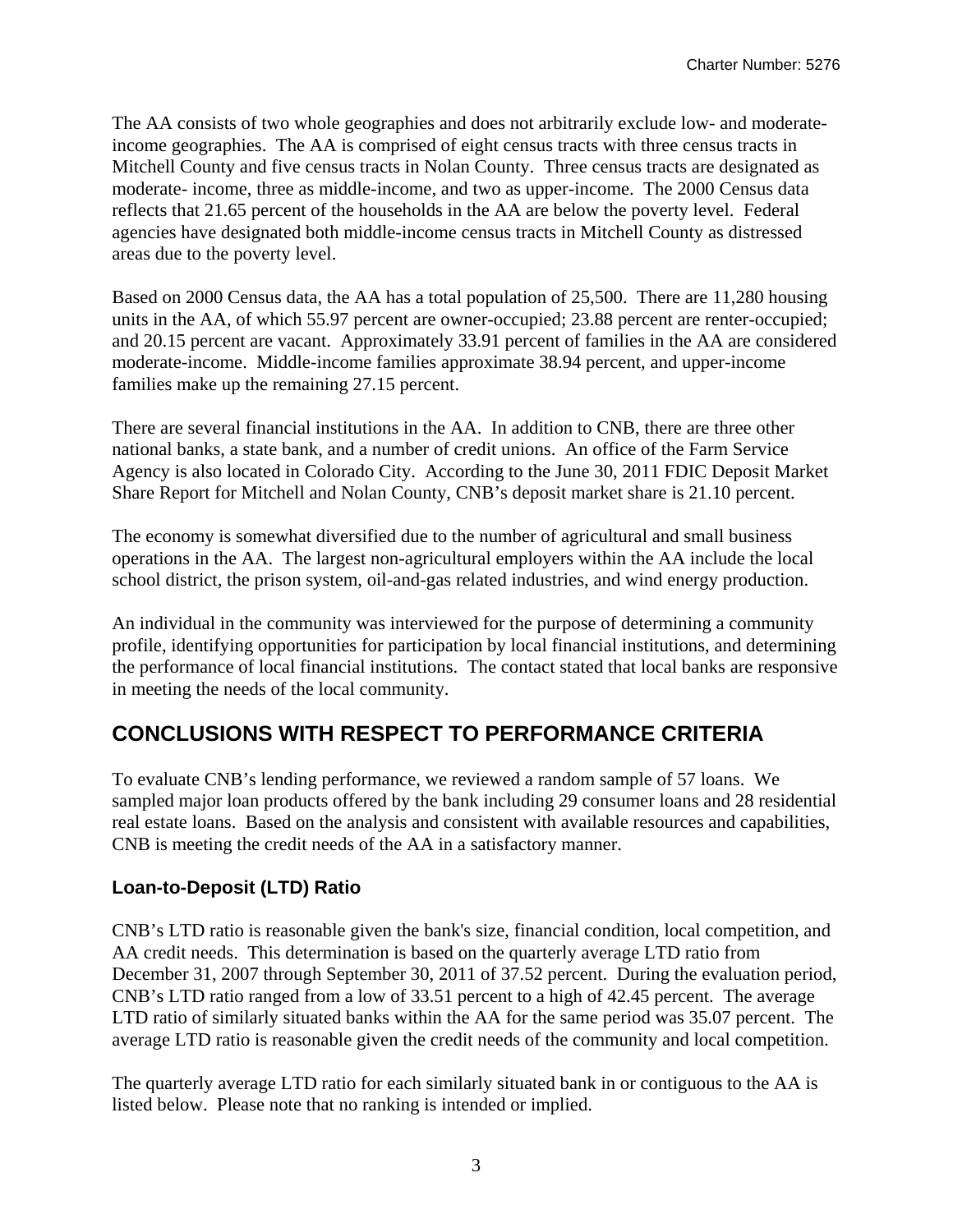| <b>Loan-to-Deposit Ratios</b>           |                                                      |                                                 |  |  |  |  |  |  |
|-----------------------------------------|------------------------------------------------------|-------------------------------------------------|--|--|--|--|--|--|
| <b>Institution</b>                      | <b>Total Assets \$</b><br>(000's)<br>(As of 9/30/11) | <b>Average Loan-to-</b><br><b>Deposit Ratio</b> |  |  |  |  |  |  |
| The City National Bank of Colorado City | 107,368                                              | 37.52%                                          |  |  |  |  |  |  |
| First National Bank of Colorado City    | 41.481                                               | 27.82%                                          |  |  |  |  |  |  |
| The Roscoe State Bank                   | 139,730                                              | 38.57%                                          |  |  |  |  |  |  |
| Texas National Bank - Sweetwater        | 93.228                                               | 38.81%                                          |  |  |  |  |  |  |

*Source: Institution Reports of Condition from March 2007 to September 2011* 

#### **Lending in Assessment Area**

A substantial majority of the bank's loans were made within its AA. In order to assess the performance for this criterion, we reviewed 29 consumer loans and 28 residential real estate loans that were originated between January 2007 and September 2011. The breakdown by loan category is illustrated in the following table.

| Lending in AA         |                            |       |                 |       |        |                     |                   |           |       |        |  |
|-----------------------|----------------------------|-------|-----------------|-------|--------|---------------------|-------------------|-----------|-------|--------|--|
|                       |                            |       | Number of Loans |       |        | Dollars of Loans    |                   |           |       |        |  |
|                       | Inside<br>Outside<br>Total |       |                 |       |        |                     | Inside<br>Outside |           |       | Total  |  |
| Loan Type             | #                          | %     | #               | %     |        | P.                  | %                 |           | %     |        |  |
|                       |                            |       |                 |       |        |                     |                   |           |       |        |  |
| <b>Residential RE</b> | 26                         | 92.86 | 2               | 7.14  | 100.00 | 965,815.41          | 94.52             | 55,981.59 | 5.48  | 100.00 |  |
| <b>Consumer Loans</b> | 24                         | 82.75 |                 | 17.25 | 100.00 | 108,866.11          | 78.98             | 28,971.83 | 21.02 | 100.00 |  |
| Total                 | 50                         | 87.72 | ⇁               | 12.28 |        | 100.00 1,074,681.52 | 92.67             | 84,953.42 | 7.33  | 100.00 |  |

*Source: Sample of loans* 

### **Lending to Borrowers of Different Incomes**

CNB's loan portfolio reflects an excellent distribution among individuals of various income levels (including low- and moderate-income) within its AA. To perform our analysis, we reviewed income information of 24 consumer loans and 26 residential real estate loans in the AA.

 *Consumer Loans –* Our analysis reflects an excellent penetration of consumer loans to low- and moderate-income households in the AA. Based on Census information, 47.71 percent of households in the AA are low and moderate income. Our review determined that 75.00 percent of consumer loans were made to low- and moderate-income households. The distribution of consumer loans exceeds the income characteristics of the AA for low- and moderate-income households.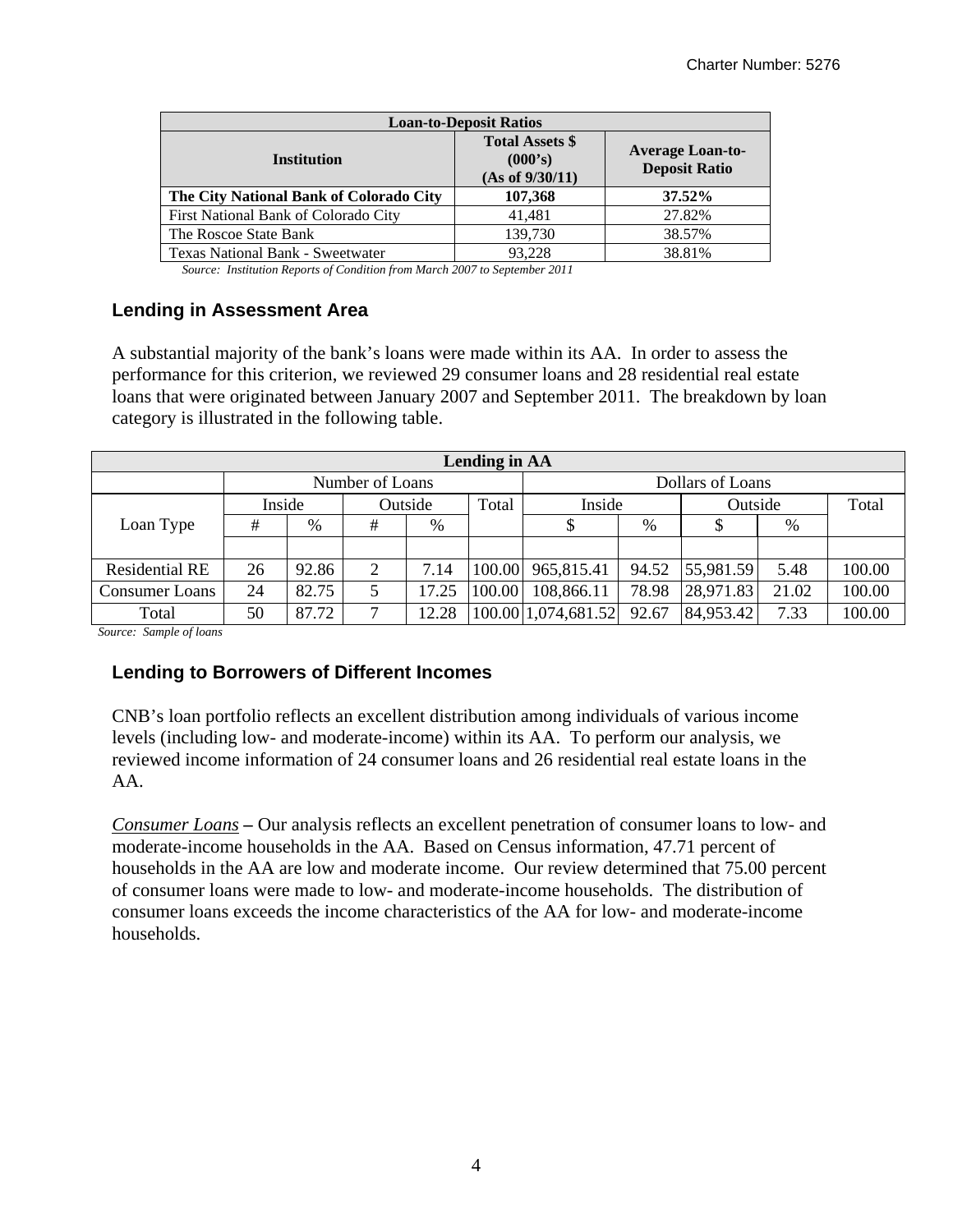| <b>Borrower Distribution of Consumer Loans in</b> |         |          |                                  |          |                                                    |          |           |          |  |  |
|---------------------------------------------------|---------|----------|----------------------------------|----------|----------------------------------------------------|----------|-----------|----------|--|--|
| AA                                                |         |          |                                  |          |                                                    |          |           |          |  |  |
| Borrower<br>Middle<br>Moderate<br>Upper<br>Low    |         |          |                                  |          |                                                    |          |           |          |  |  |
| Income Level                                      |         |          |                                  |          |                                                    |          |           |          |  |  |
|                                                   | % of AA | $%$ of   | % of AA                          | $%$ of   | % of $AA$                                          | $%$ of   | % of $AA$ | $%$ of   |  |  |
|                                                   |         |          | Households   Number   Households |          | Number   Households   Number   Households   Number |          |           |          |  |  |
|                                                   |         | of Loans |                                  | of Loans |                                                    | of Loans |           | of Loans |  |  |
|                                                   |         |          |                                  |          |                                                    |          |           |          |  |  |
| Consumer                                          | 30.09   | 45.83    | 17.62                            | 29.17    | 17.99                                              | 12.50    | 34.31     | 12.50    |  |  |
| Loans                                             |         |          |                                  |          |                                                    |          |           |          |  |  |

*Source: Loan sample; U.S. Census data* 

*Residential Real Estate Loans* – CNB's distribution of residential real estate loans to low- and moderate-income borrowers is near the percentage of low- to moderate-income borrowers in the AA. Approximately 45.63 percent of families in the AA are low to moderate income. CNB's percentage of residential real estate loans to low- to moderate-income level borrowers was 42.31 percent based on our sample. The HUD-adjusted median family income for the AA is \$48,600. Low- income families in the AA make less than \$24,300 per year. See the table below for borrower distribution.

| <b>Borrower Distribution of Residential Real Estate Loans in</b><br>AA |                 |          |                   |                    |          |                    |          |                    |  |  |
|------------------------------------------------------------------------|-----------------|----------|-------------------|--------------------|----------|--------------------|----------|--------------------|--|--|
| Moderate<br>Middle<br>Upper<br>Borrower<br>Low<br>Income Level         |                 |          |                   |                    |          |                    |          |                    |  |  |
| Loan Type                                                              | % of AA         | $%$ of   | $%$ of AA         | $%$ of             | % of AA  | $%$ of             | % of AA  | $%$ of             |  |  |
|                                                                        | <b>Families</b> | of Loans | Number   Families | Number<br>of Loans | Families | Number<br>of Loans | Families | Number<br>of Loans |  |  |
| <b>Residential RE</b>                                                  | 27.23           | 7.69     | 18.40             | 34.62              | 19.52    | 26.92              | 34.84    | 30.77              |  |  |

*Source: Loan sample; U.S. Census data* 

### **Geographic Distribution of Loans**

CNB's geographic loan distribution does not meet the standard for performance to moderateincome households. Performance for residential real estate and consumer lending reflects a poor dispersion compared to the percentage of owner-occupied housing in moderate-income census tracts in the AA. However, this is mitigated by the large number of loans in middle-income census tracts designated as distressed due to the poverty level. There are no low-income census tracts in the AA. Given the bank's competition, strategic plan, proximity, and large number of loans in distressed middle-income areas, the geographic distribution of loans does not negatively impact the bank's overall satisfactory CRA record. Our analysis included 26 residential real estate loans and 24 consumer loans.

*Residential Real Estate Loans* **–** The geographic distribution of residential real estate in the moderate-income census tract is significantly below the percentage of owner-occupied housing in the AA. There are no low-income census tracts. The only populated moderate-income census tract in the bank's AA is in Nolan County, where residential real estate loans are serviced by financial institutions in Sweetwater, TX. Competition for residential real estate loans in Sweetwater is very high. Colorado City is located in a middle-income census tract. Our review